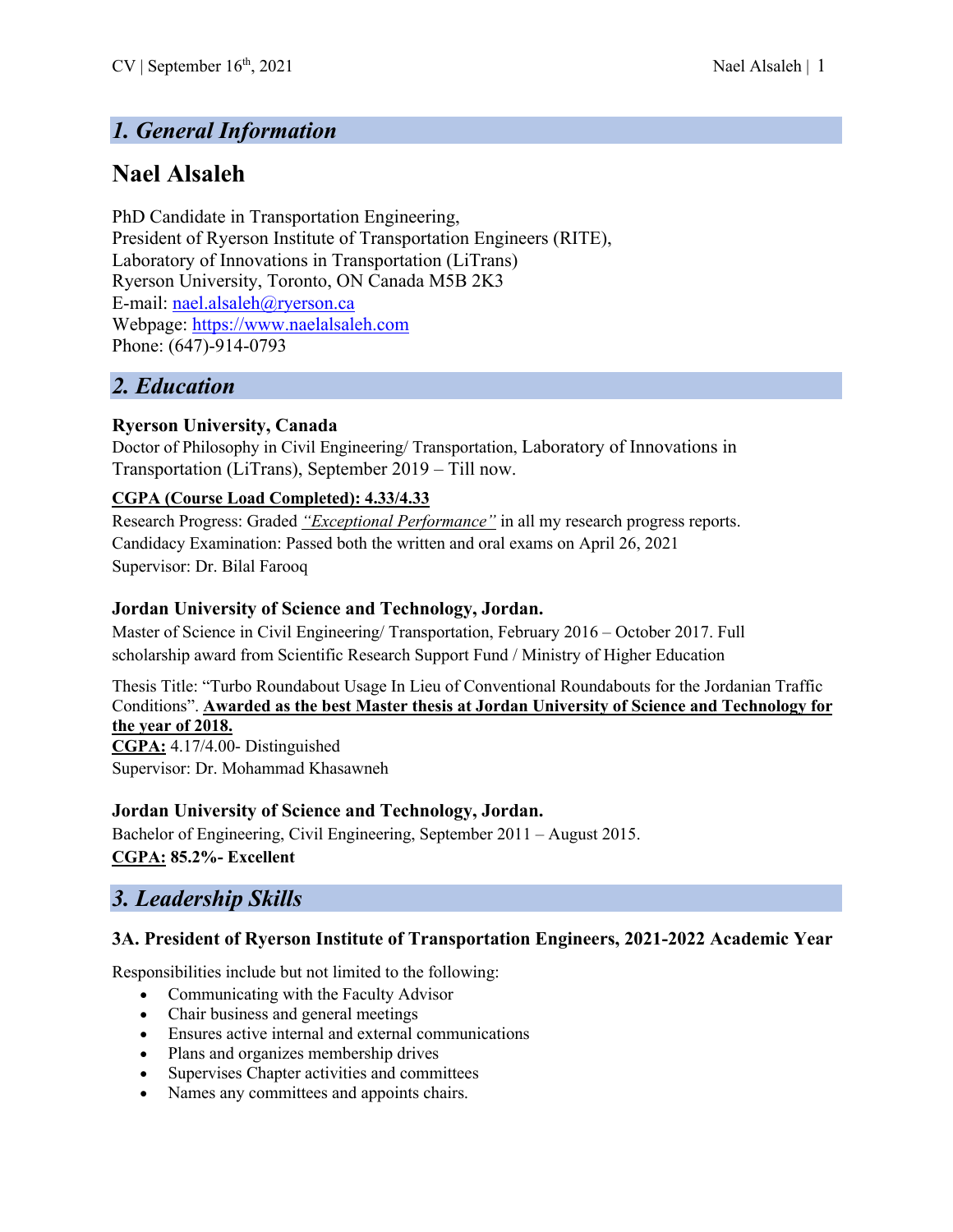### **3B. Moderator, Innovative Sessions, ITS Canada 2021 Virtual Conference, June 21-22, 2021**

Moderating three individual presentations. Main Responsibilities:

- Keep the discussion flowing
- Invite people to ask questions of the presenter
- Prepare few questions to fill any gaps.
- Welcome new people into the conversation with a quick recap of the discussion.

### **3C. Student Supervision**

- Co-supervise Maryam Elbeshbishy, undergraduate student, with Dr. Bilal Farooq, Ryerson University, May 2021 – Till now.
- Co-supervise Farah Al Tarifi, M.Sc. student, with Dr. Nawal Louzi, Al-Ahliyya Amman University, January 2021 – Till now

### **3D. Review Activities**

Transportation Research Board (TRB) 101<sup>st</sup> Annual Meeting, 2022. (One Manuscript Reviewed)

### *3E. Speaker at* **University of Cambridge, Martin Centre for Architectural and Urban Studies***, January 2021.*

Presenting "*Spatio-Temporal Demand Modelling for On-Demand Transit Services"* work *In Applied Urban Modelling Workshop (AUM2020).*

## *4. Honors and Awards*

- **The First Place Award in The Best Master Thesis at JUST for 2018**, from the Faculty of Graduate Studies at Jordan University of Science and Technology.
- **Full scholarship award from Scientific Research Support Fund / Ministry of Higher Education** from February 2016 to October 2017.
- Honored by The Faculty of Engineering in Jordan University of Science and Technology Due to The High Academic Achievement during 2014/2015 academic year.
- Honored by The Faculty of Engineering in Jordan University of Science and Technology Due to The High Academic Achievement during 2011/2012 academic year.

## *5. Certifications*

- **Institute for Engineering Teaching**, Canadian Engineering Education Association, June 2021.
- Machine Learning with Python, Cognitive Class, Online, October 2019.
- Data Analysis with Python, Cognitive Class, Online, October 2019.
- Python 101 For Data Science, Cognitive Class, Online, June 2019.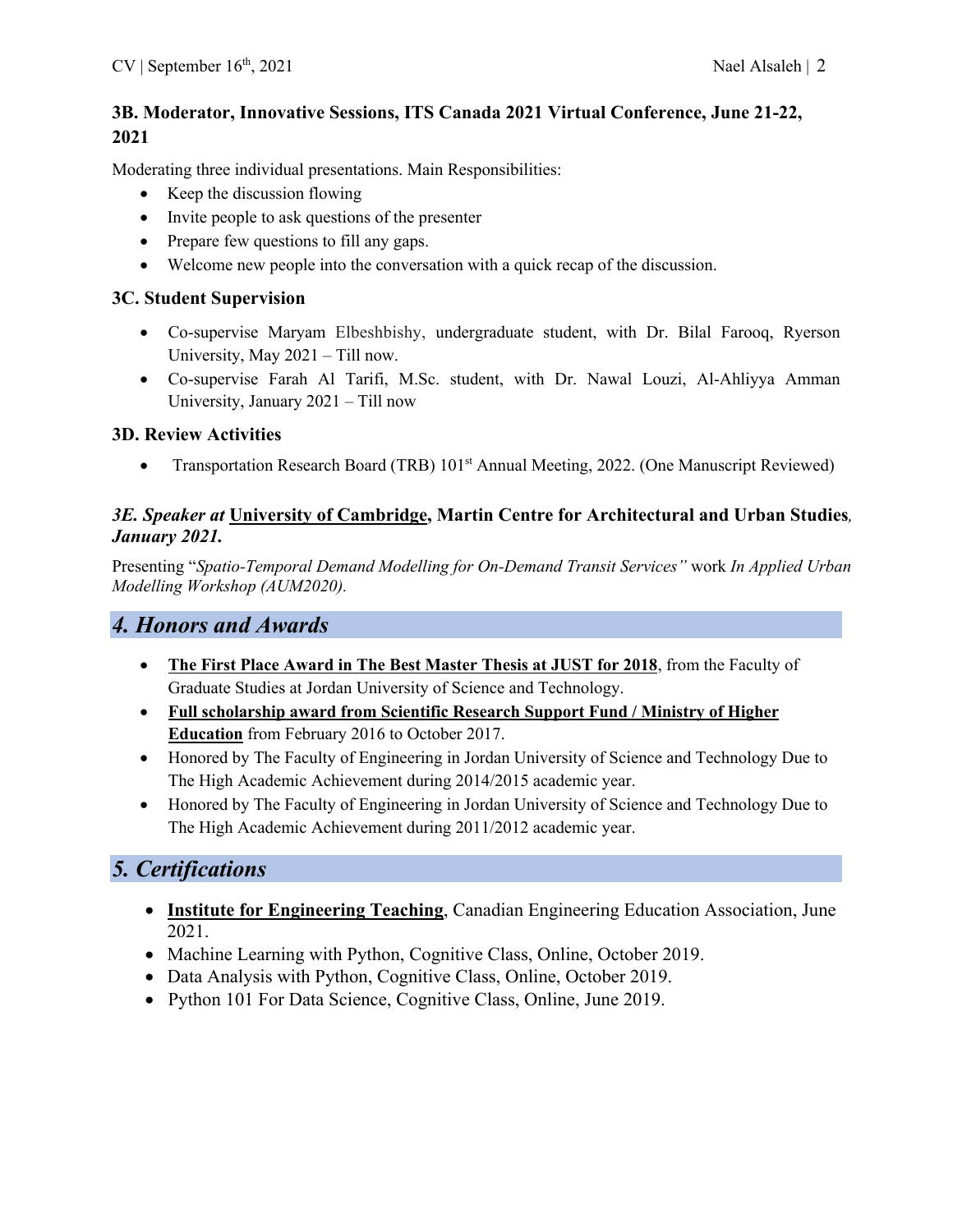## *6. Publications*

- 1) Alsaleh, N., Farooq, B., Zhang, Y., & Farber, S. (2021). On-Demand Transit User Preference Analysis using Hybrid Choice Models. *Sustainable Cities and Society.* (Under 1<sup>st</sup> Review).
- 2) Sanaullah, I. (equal contribution), Alsaleh, N. (equal contribution), Djavadian, S., & Farooq, B. (2021). Spatio-temporal analysis of on-demand transit: A case study of Belleville, Canada. *Transportation Research Part A: Policy and Practice*, *145*, 284-301. Url: https://arxiv.org/pdf/2012.02600.pdf.
- 3) Ansar, S. M., Alsaleh, N., & Farooq, B. (2021). Analysis of Driver Behaviour Towards CAV Control Transition in Mixed Traffic Environment. *Submitted to Transportation Research Board (TRB) 101st Annual Meeting for Presentation,*
- 4) Alsaleh, N., & Farooq, B. (2021). Interpretable Data-Driven Demand Modelling for On-Demand Transit Services. *Submitted to Transportation Research Board (TRB) 101st Annual Meeting for Presentation.*
- 5) Khasawneh, M. A., Aljarrah, M., & Alsaleh, N. (March 2021). Artificial Neural Network (ANN) Approach to Predict LWST Values from Friction and Texture Measurements. In *Proceedings of 11th International Conference on Key Engineering Materials.*
- 6) Alsaleh. N., & Farooq. B. (2021). Spatio-Temporal Demand Modelling for On-Demand Transit Services. Presented at Applied Urban Modelling Workshop (AUM2020), Martin Centre for Architectural and Urban Studies, University of Cambridge.
- 7) Alsaleh, N., & Farooq, B. (2020). Machine Learning Based Demand Modelling for On-Demand Transit Services. *Transportation Research Part A: Policy and Practice.* (Under 3<sup>rd</sup> Review).
- 8) Khasawneh, M. A., & Alsaleh, N. M. (2018). Turbo Roundabout Usage in Lieu of Conventional Roundabouts for the Jordanian Traffic Conditions. *International Journal of Civil Engineering*, *16*(12), 1725-1738.
- 9) Alsaleh, N. M., & Shbeeb, L. (2018). Turbo, flower and conventional roundabouts in Jordan. In *Proceedings of 6th Annual international Conference on Architecture and Civil Engineering (ACE 2018), May* (pp. 14-15).
- 10) Shbeeb, L. I., & Alsaleh, N. M. (2018). Evaluation of School Zone Improvement Schemes. In *Proceedings of 6th Annual International Conference on Architecture and Civil Engineering (ACE 2018), May* (pp. 14-15).

# *7. Teaching Experience*

### **Graduate Assistant, Ryerson University, Winter 2020 & Winter 2021.**

Main Responsibilities:

- Preparing written materials for Transportation Engineering tutorial classes.
- Demonstrating and explaining Transportation Engineering course material.
- Helping students perform and solve Transportation Engineering course assignments.
- Grading students' assignments.

### **Full-Time Lecturer of Civil Engineering, Al-Ahliyya Amman University, October 2017 – September 2019.**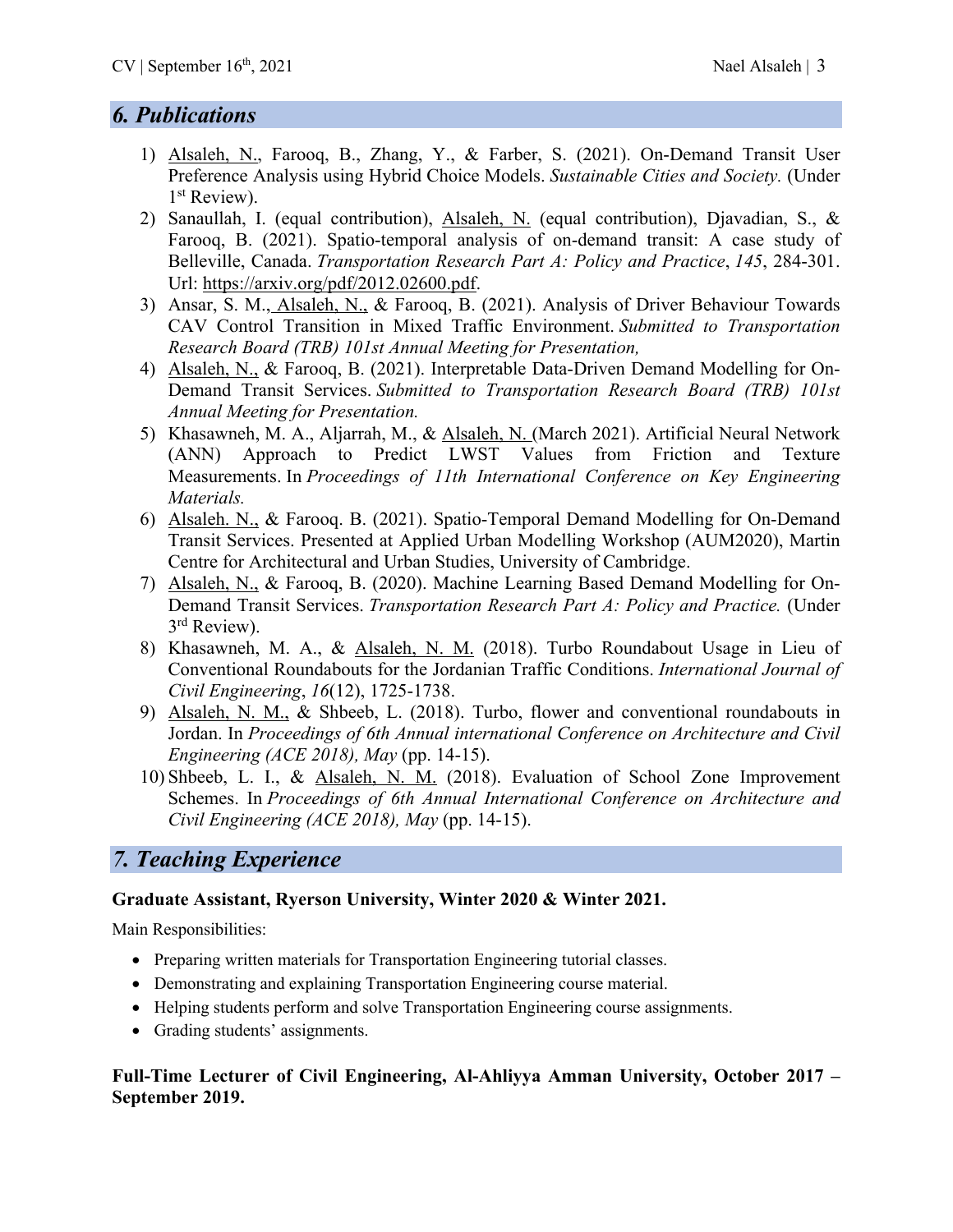### Developed and taught the following civil engineering courses:

- Transportation Engineering.
- Engineering Statistics.
- Geotechnical Engineering.
- Geotechnical Engineering Laboratory.
- Computer Applications in Civil Engineering.
- Civil Engineering Drawing.
- Numerical Analysis.
- Graduation Project 1 & 2.

## **Part-Time Lecturer of Civil Engineering, Al Hussein Technical University (HTU), February 2019 – July 2019.**

Part-time lecturer at HTU School of Construction Technology and Built Environment that follows Pearson BTEC (Business and Technology Education Council) qualifications and standards, where my responsibilities include:

- Developing and Teaching Geotechnics & Soil Mechanics course.
- Developing the assignment brief for Geotechnics & Soil Mechanics course.
- Making both formative and summative assessments for students for Geotechnics & Soil Mechanics course.

# *8. Practical Experience*

### **Traffic Simulator Consultant, Dar Al Omran Company, Jordan, April 2018 – January 2019**

Part-time traffic simulator consultant at Irbid City Center Upgrading Project. Where, my responsibilities include:

- Evaluate, analyze, and simulate pre-upgrade network traffic conditions in terms of safety, level of service and average delay.
- Evaluate, analyze, and simulate the expected network traffic conditions in terms of safety, level of service and average delay after 10 years.
- Provide different traffic scenarios and describe how they can enhance the traffic situation of Irbid city road network, which include: Tunnels, ring roads, new traffic circulations, Turbo roundabouts usage, etc.
- Evaluate, analyze, and simulate post-upgrade network traffic conditions in terms of safety, level of service and average delay.
- Preparing a fully detailed traffic report.

### **Trainee at Consolidated Contractor Company (CCC), Qatar, June 2015 – August 2015**

Full professional engineering training as a pre-requirement to achieve the B.Sc. degree in civil engineering.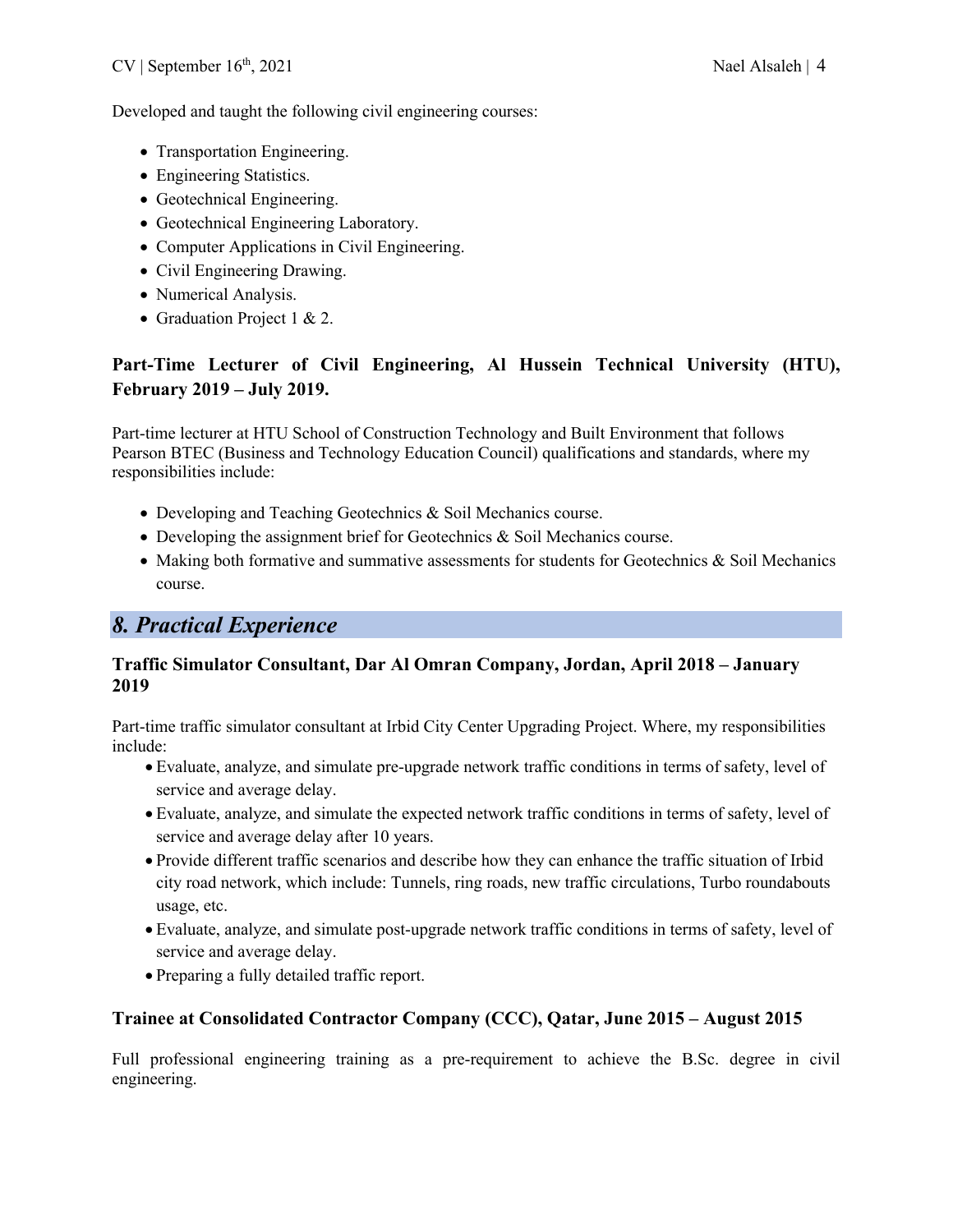## *9. Presentations and Conferences*

§ *Conferences*

- Presenting, Applied Urban Modelling Workshop (AUM2020), Martin Centre for Architectural and Urban Studies, University of Cambridge, January 28, 2021.

Presenting and Publishing, 6th Annual International Conference on Architecture and Civil Engineering, Singapore, May 14-15, 2018.

Poster Presentation, 8th International Conference on Engineering, Project and Product Management, Amman, Jordan, September 19-21, 2017.

#### § *Presentations*

Alsaleh, N., & Farooq, B. (2021, August). Impacts of COVID-19 Pandemic on Ridehailing Services, *Town of Innisfil.*

Alsaleh, N., & Farooq, B. (2021, July). Spatio-temporal Analysis of Innisfil Transit Service, *Town of Innisfil.*

Alsaleh, N., Farooq, B., & Elbeshbishy, M. (2021, June). On-Demand Crowdsourced Mobility Service in The Town of Innisfil, *Town of Innisfil.*

Alsaleh, N., & Farooq, B. (2021, February). On-Demand Transit User Preference Analysis using Hybrid Choice Models. *In Laboratory of Innovations in Transportation (LiTrans),* Civil Engineering Department, Ryerson University.

- Alsaleh, N., & Farooq, B. (2021, January). *Spatio-Temporal Demand Modelling for On-Demand Transit Services. In Applied Urban Modelling Workshop (AUM2020),* Martin Centre for Architectural and Urban Studies, University of Cambridge.

- Alsaleh, N., & Farooq, B. (2021, January). Machine Learning Based Demand Modelling for On-Demand Transit Services. *In seminar presentation,* Civil Engineering Department, Ryerson University.

Alsaleh, N., & Farooq, B. (2020, October). On-Demand Transit User Preference Analysis using Hybrid Choice Models. *In Laboratory of innovations in transportation (LiTrans),* Civil Engineering Department, Ryerson University.

- Alsaleh, N., & Farooq, B. (2019, December). Machine Learning Based Demand Modelling for On-Demand Transit Services. *In Laboratory of Innovations in Transportation (LiTrans),* Civil Engineering Department, Ryerson University.

## *10. Workshops*

- Alsaleh, N., & Farooq, B. (2021, January). *Spatio-Temporal Demand Modelling for On-Demand Transit Services. In Applied Urban Modelling Workshop (AUM2020),* Martin Centre for Architectural and Urban Studies, University of Cambridge.
- Attending a one-day workshop titled "Autonomous Vehicle Innovation Network Partnering Forum." by Ontario Centres of Excellence and Autonomous Vehicle Innovation Network (AVIN), held in Marriott Downtown at CF Toronto Eaton Centre, Toronto, ON, Canada, October 31, 2019.
- Presenting a lecture and organizing a one-day workshop titled "Assessment of Some International Practices to Improve Road Safety", held in Al-Ahliyya Amman University, Amman, Jordan, December 12, 2018.

## *11. Computer Skills*

- $\triangleright$  Modelling, Data Analysis, and Coding
- Python **MATLAB**